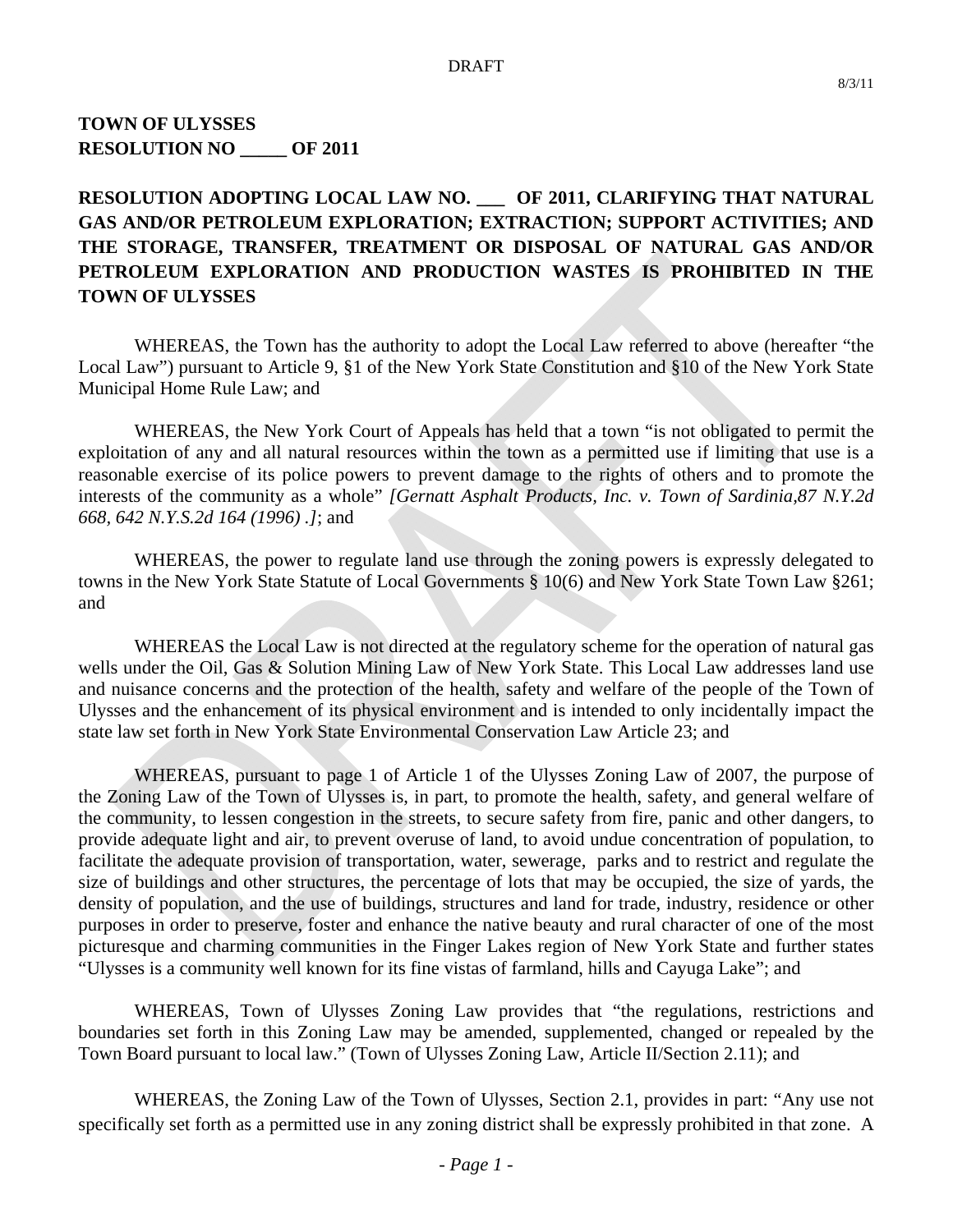use specifically set forth as a permitted use in one zoning district shall not be permitted in another zoning district unless it is specifically set forth as a permitted use in such district."; and

 WHEREAS, the exploration for natural gas and/or petroleum; the extraction of natural gas and/or petroleum; and the storage, transfer, treatment or disposal of natural gas and/or petroleum exploration and production wastes is not specifically set forth as a permitted use in any zoning district and is therefore prohibited in the Town of Ulysses; and

 WHEREAS, the definition of "Extractive Industry" in the Zoning Law, read together with the Standards for the Extractive Industry in section 17.11, clearly apply to removal of minerals such as sand, gravel and clay. The Standards refer to removal of more than five hundred tons or three hundred and fifty cubic yards, whichever is less, or a mineral from the earth, which is a measurement for sand, gravel and clay, not the extraction of gas and oil. This amendment to the Zoning Law removes any possibly ambiguity in the term "Extractive Industry"; and

 WHEREAS, it is the intent of the Town Board by this amendment to the Town of Ulysses Zoning Law to clarify that natural gas and/or petroleum exploration and extraction and the associated uses of land for heavy industrial uses involved with exploration or extraction of natural gas and/or petroleum have not been and are not permitted uses of land under the Town of Ulysses Zoning Law. In addition, the absence of these activities from the list of permitted uses is a reasonable exercise of the Town's police powers to prevent damage to the rights of citizens who would otherwise be negatively affected by such uses and to promote the interests of the community as a whole; and

 WHEREAS, the Local Law is enacted to protect and promote the health, safety and general welfare of present and future residents of the Town of Ulysses. The Local Law is an exercise of the Town's police power, its power to prohibit public nuisance and a land use regulation designed to protect the Town and its residents from adverse effects and impacts that would result if natural gas and/or petroleum exploration and extraction and/or the storage, transfer, treatment, application or disposal of natural gas and/or petroleum exploration and production wastes were allowed within the Town. As set forth more fully in the Appendix attached hereto and incorporated herein by reference, there is mounting evidence that widespread negative environmental impacts have resulted from, or are reasonably expected to result from natural gas and/or petroleum exploration, extraction and related operations in other areas of the country, including negative impacts on groundwater quality, surface water quality, air quality, traffic, scenic and natural resources, neighborhood and community character, vegetation and habitats; and

 WHEREAS, the Local Law is in conformance with the Town of Ulysses Comprehensive Plan, most recently amended in 2009, as set forth more fully in the Appendix; and

 WHEREAS, the Local Law enhances protection of Unique Natural Areas (UNA's), as set forth more fully in the Appendix; and

 WHEREAS, notice of a public hearing on the Local Law was duly advertised in the Ithaca Journal for June 29, 2011 at 7:00 p.m. at the Trumansburg Elementary School Auditorium; and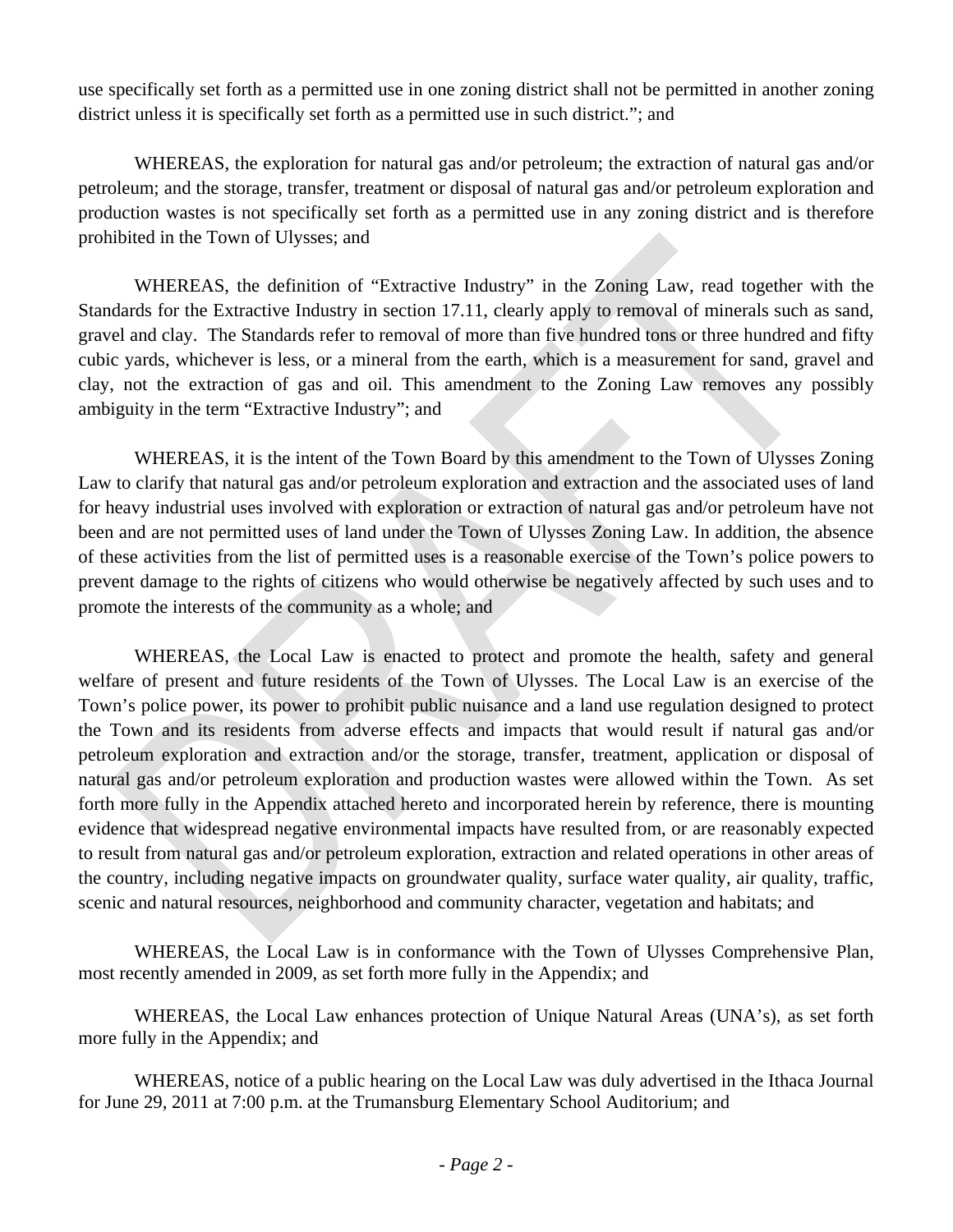#### DRAFT

 WHEREAS, said public hearing duly held on said date, time and place and all parties in attendance were permitted an opportunity to speak in favor of or in opposition to the Local Law, or any part thereof; and

WHEREAS, the Town of Ulysses provided an opportunity for members of the public to submit comments in writing in favor of or in opposition to the Local Law, or any part thereof for a period of 21 days from June 14 until July 6, 2011; and

 WHEREAS, pursuant to the New York State Environmental Quality Review Act ("SEQRA") and its implementing regulations at 6 NYCRR Part 617, adoption of said Local Law is an Unlisted action for which the Town Board of the Town of Ulysses, acting as lead agency in an environmental review with respect to adoption of the Local Law and utilizing Type I procedures, has on August 10, 2011 made a negative determination of environmental significance, after having reviewed and accepted as adequate the Long Environmental Assessment Form Parts I and II prepared by the Town's Planning staff; and

WHEREAS, the Town Board agrees it is important to make these clarifications to the Town of Ulysses Zoning Law because the exploration for natural gas and/or petroleum, the extraction of natural gas and/or petroleum, and related operations in the Town of Ulysses would pose a significant threat to its residents' health, safety, and general welfare;

NOW, THEREFORE, it is

RESOLVED that the Town Board of the Town of Ulysses hereby adopts said Local Law no. of the Year 2011 to amend the Zoning Law of the Town of Ulysses, a copy of which is attached hereto and made a part of this resolution; and it is further

 RESOLVED that the Town Clerk is hereby authorized and directed to file said Local Law with the Secretary of State as required by law.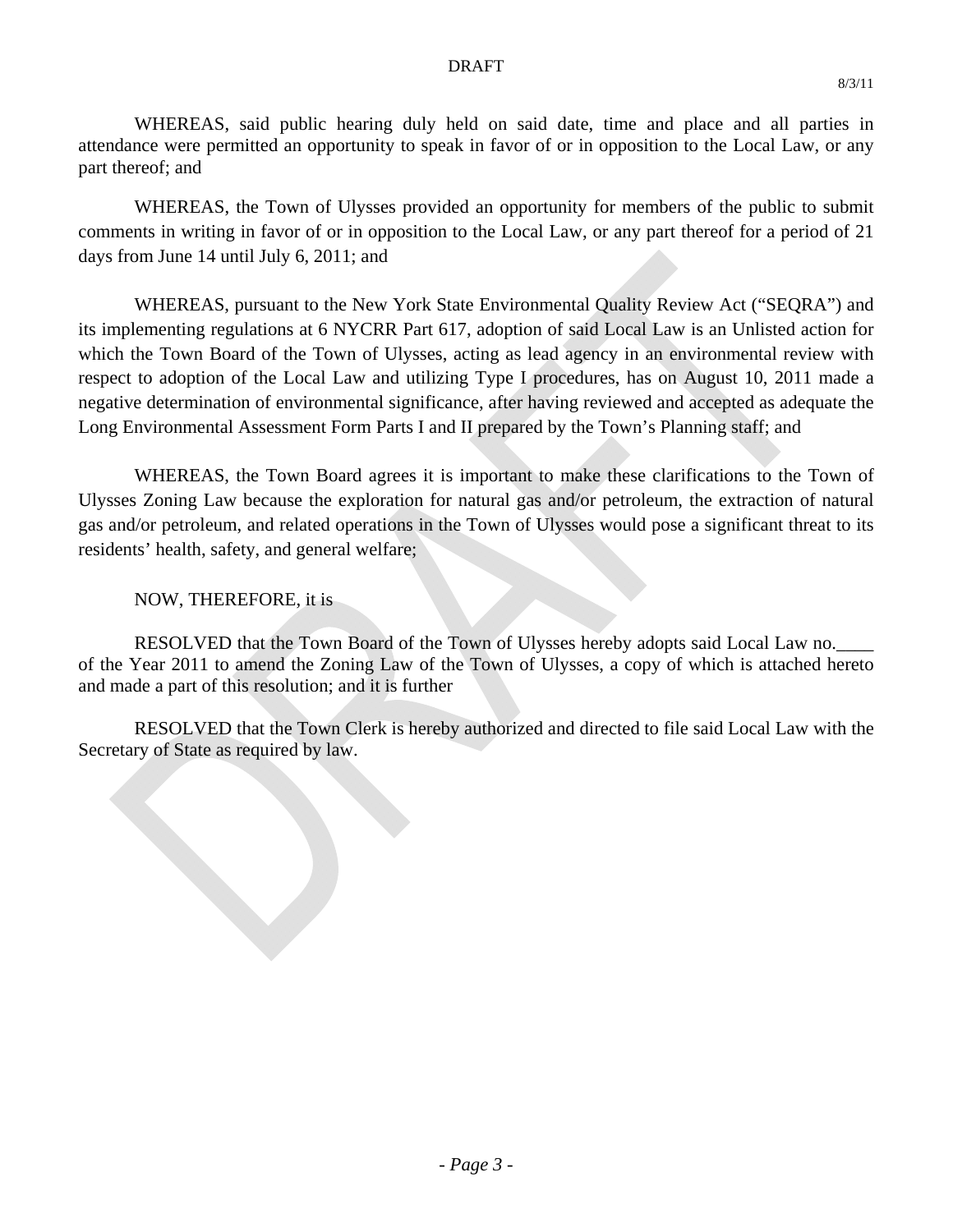# APPENDIX TO RESOLUTION NO. OF 2011

The Town Board of the Town of Ulysses hereby makes and adopts the following findings:

- 1. **The Local Law is in accordance with the 2009 Comprehensive Plan of the Town of Ulysses (hereafter "the Comprehensive Plan") for reasons including, but not limited to, the following**:
	- a. The Vision Statement set forth in the Comprehensive Plan articulates what aspects of the Town are most important to residents, and reflects the quality of life and character desired by the residents. The Vision Statement reads: "*Ulysses is a rural community in the Finger*  Lakes region that takes great pride in its agricultural heritage and community character, *natural resources, and small-town atmosphere. Significant community features, including our farms and lakeshore, make Ulysses a desirable location for residents and visitors alike. We will continue to celebrate and protect our unique resources by promoting efforts that support agricultural sustainability, open space conservation, a balanced approach to economic development, and revitalization of village and hamlet centers. We will strive to effectively balance future growth with the consideration of key community assets through proactive planning in a manner that benefits all residents, both today and in the future." Town of Ulysses Comprehensive Plan, p. 17.*
	- b. The introduction of the 2009 Comprehensive Plan states: *". . . The Town has retained its rural, small-town character even as growth has begun to transform other agricultural communities around the City of Ithaca. [...] The wrong type and scale of future development could lead to the loss of existing agricultural businesses, changes to the character of rural roadways as they see increased traffic, and the loss of open space and scenic views…."* (Comprehensive Plan, Introduction, p. 3).
	- c. The Comprehensive Plan specifies as an action step that "the Future Land Use Plan [should be used] to guide officials' decision-making as it relates to future development." (Comprehensive Plan, Action Step #2.1.A, p. 22).
	- d. Policy Area #1 of the 2009 Comprehensive Plan titled *Environment and Natural Resources* states: *"The Town of Ulysses is defined by a rich diversity of natural features and open spaces. The abundance of fields, woodlands, wetlands, gorges, and lakeshore contribute greatly to the quality of life here, and serve as important habitat for plants and wildlife. Residents have expressed a strong desire to preserve the quality of these natural features and resources. To do so, the Town will strive to employ sound development practices, proper zoning guidelines, and community stewardship to reduce or eliminate the degradation of these valuable resources."* (Comprehensive Plan, p. 19).
	- e. Policy Area #2 of the Comprehensive Plan entitled *Sustainable Land Use and Development* states: "*Sustainable growth and development shall be encouraged through the implementation of sound land use planning principles. The rural landscape is an important attribute of the community; the preservation of the landscape must be balanced*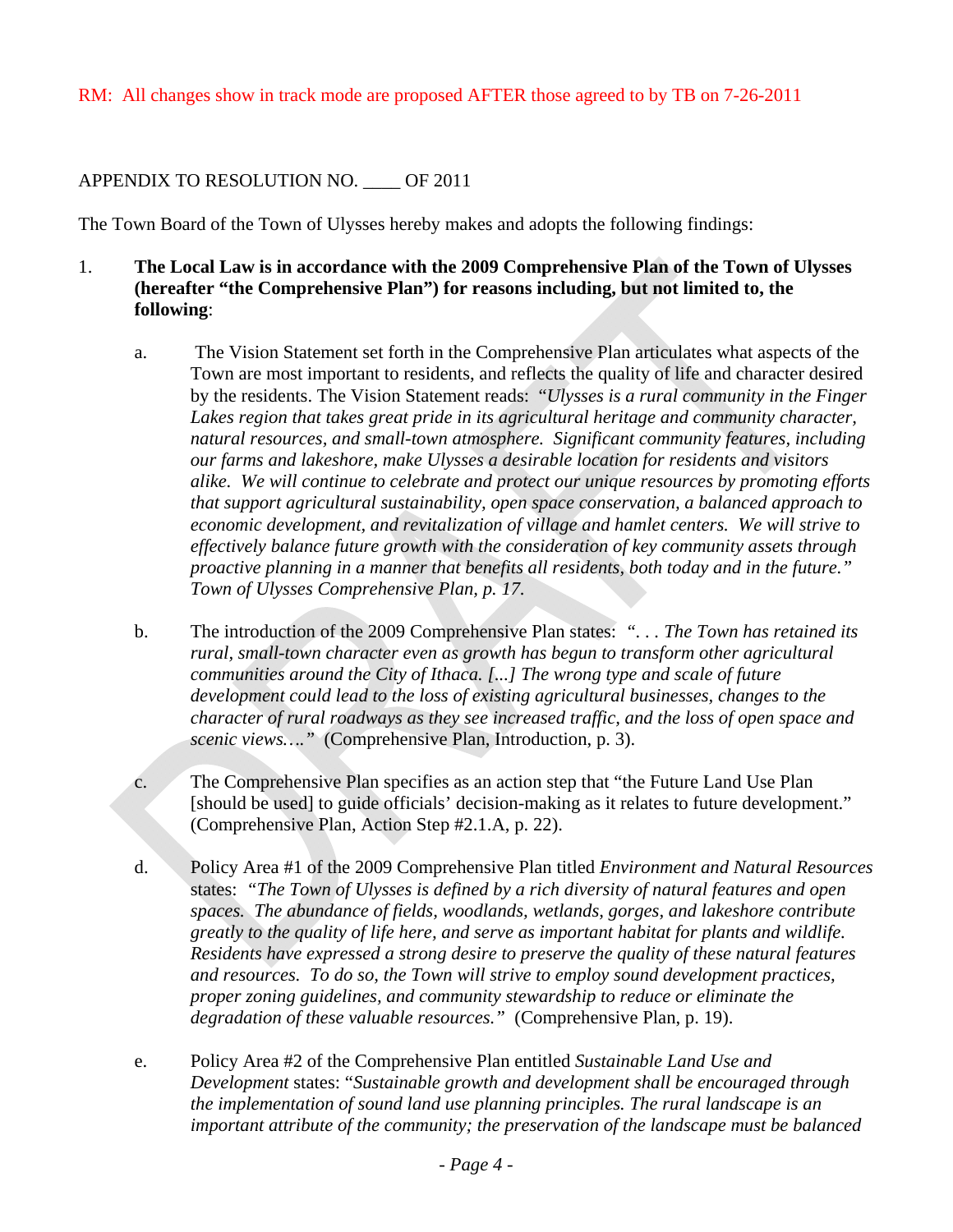*by thoughtful residential and commercial growth that is focused around targeted development nodes. The Town will support development patterns that conserve its unique natural resources, reduce energy consumption, and strive to enhance land values within the Town."* (Comprehensive Plan, p. 22).

- f. Policy Area #3 of the 2009 Comprehensive Plan titled *Local Economy* states: "*… We shall promote a diversified economy that builds on established local industries, including agricultural production, tourism, and small-business development.* […]"(Comprehensive Plan, p. 27).
- g. Policy Area #4 of the Comprehensive Plan titled *Community Services* states: "*Community programming seeks to provide safe, healthy, and enjoyable ways for residents of the Town to enjoy natural, cultural, and historic resources, which contribute to the overall landscape of the Town. We shall seek to identify and provide appropriate opportunities for all age groups to actively participate in the local community. Municipal and public services shall be provided in a planned and orderly fashion that seeks to enhance the rural character of Ulysses."* (Comprehensive Plan, p. 29).
- h. Policy Area #5 of the Comprehensive Plan entitled *Community Identity* states: "*Town residents are proud of the established community identity of Ulysses as a desirable place to live and recreate in the Finger Lakes region. We recognize that the Town of Ulysses and the Village of Trumansburg offer unique opportunities for small business owners, residents, and visitors. The Town seeks to honor its agricultural heritage and rural settlement patterns and celebrate its natural beauty and resources."* (Comprehensive Plan, p. 33).
- i. The Comprehensive Plan includes as an Objective that the Town should "*provide a high quality of life for all residents through proactive planning that supports the goals of the local community, complements the existing rural character of the Town, and protects the value of natural and environmental resources.*" (Comprehensive Plan, Objective #2.1, p. 22).
- j. The Comprehensive Plan includes as an Objective that the Town should *"protect existing water resources and maintain water quality" (Comprehensive Plan, Objective #1.2, p. 20), and to further that Objective, the Comprehensive Plan specifies as an Action step that the Town "identify and enact measures to protect the quantity and quality of groundwater for Town residents, including the protection of open space and prohibiting over-withdrawal of groundwater resources, and limiting potential negative impacts associated with septic systems, agricultural practices and commercial containments."* (Comprehensive Plan, Action Step #1.2.G, p. 20).
- k. The Comprehensive Plan includes as an Objective that the Town should "protect existing air resources and maintain the air quality for the health and safety of Town residents" (Comprehensive Plan, Objective #1.3, Action Step C., p. 21)*.*
- l. The Comprehensive Plan includes as an Objective that the Town should *"preserve and protect the Town's rural characteristics and agricultural lands" (Comprehensive Plan,*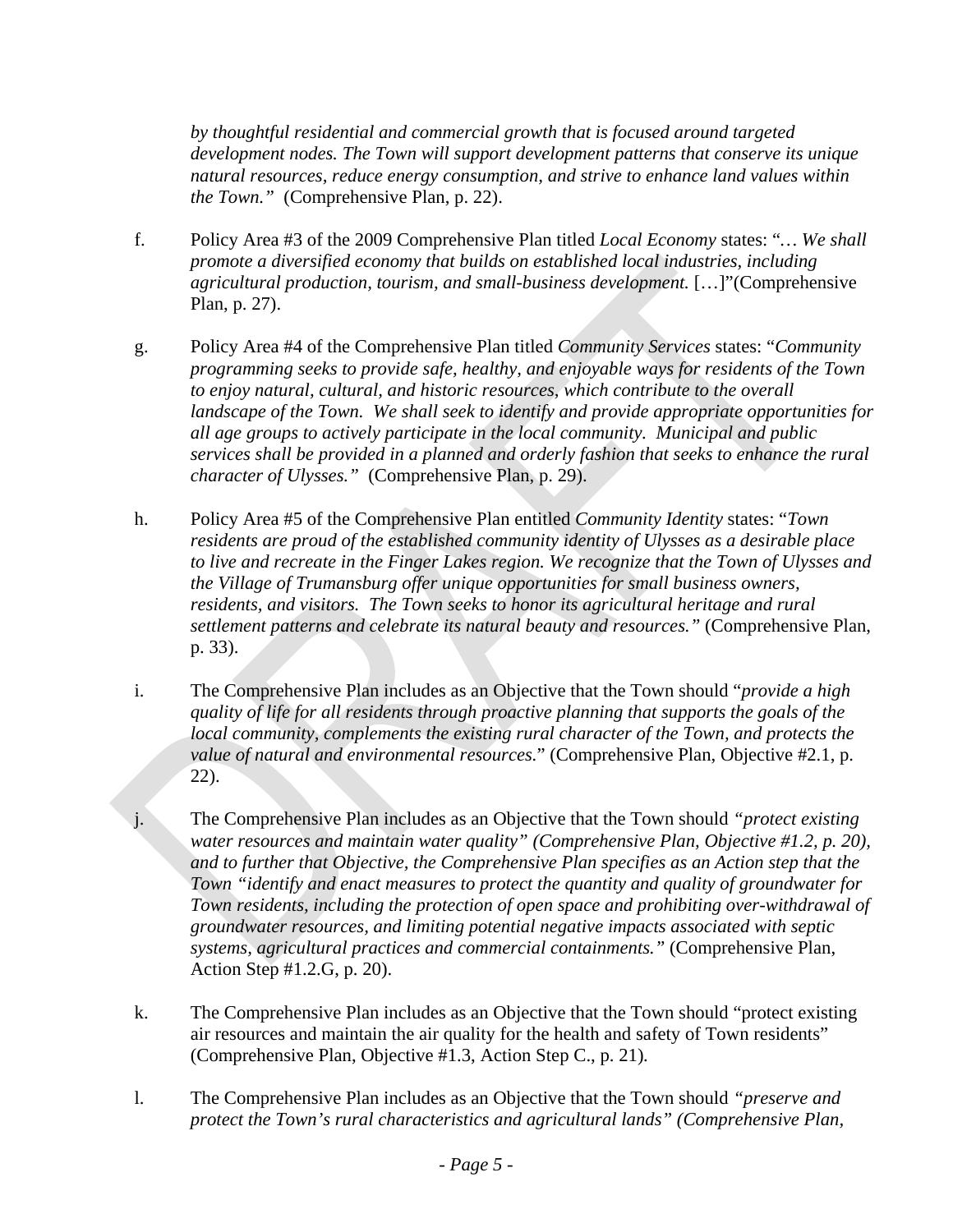*Objective #2.6, p. 26), and to further that Objective, the Comprehensive Plan specifies as an Action step that the Town ". . . develop specific strategies for protecting and maintaining high quality agricultural lands for agricultural uses, and for preserving the rural landscape."* (Comprehensive Plan, Action Step #2.6.A, p. 26).

- m. The Comprehensive Plan includes as an Objective that the Town should *"diversify the local economy and promote economic growth by supporting and promoting tourism-based opportunities" (Comprehensive Plan, Objective 3.2, p. 28), and to further that Objective, the Comprehensive Plan specifies as Action steps that the Town should: "Encourage small tourism-based businesses within the Town…[and] promote tourism in the Town and develop partnerships for future tourism-based initiatives."* (Comprehensive Plan, Action Steps 3.2.A, 3.2.B, p. 28).
- n. The Future Land Use Plan described in the Comprehensive Plan is intended to represent and demonstrate how the community believes the Town should look in the future (Comprehensive Plan, p. 27). The Future Land Use Plan does not contemplate as permitted uses high-impact industrial uses such as those used in exploration and extraction of natural gas and petroleum.
- o. Survey results in the Town of Ulysses Comprehensive Plan show that residents of the Town rated as "very important" the following community characteristics: 71.8% conservation, 69% protection of open space, 62.9% clean lake water, and 66.6% protection of groundwater. Allowing oil or gas extraction industries into the Town of Ulysses contradicts these desirable qualities and goes against the wishes of its residents (Comprehensive Plan, Summary of Community Survey Results 5.a. pg. 74).
- p. The protection of residents, neighborhoods, and the natural environment constitutes the highest and best use of the police and land use powers that the Town possesses. Such land use powers are an important and necessary tool in implementing the goals of a municipal Comprehensive Plan.

# **2. Unique natural areas (UNA's)**

- a. In its 1990 inventory and 2000 revision thereof, the Tompkins County Environmental Management Council identified 10 areas in the Town of Ulysses that are designated Unique Natural Areas (UNA) that harbor rare or endangered flora and fauna, unique geologic features or contain excellent examples of ecosystems or biotic communities.
- b. The Town of Ulysses officially acknowledged the value and need to protect its approximately 1,540 acres of Unique Natural Areas (UNAs) by passing a resolution on January 12, 2010 officially accepting the designation of UNAs as outlined by the Tompkins County Environmental Management Council as shown on the map dated 1999 (seen at http://www.tompkins-co.org/gis/maps/pdfs/UNACountyWide-E.pdf).
- c. Designation of a Unique Natural Area in and of itself does not afford any tangible protections of the area.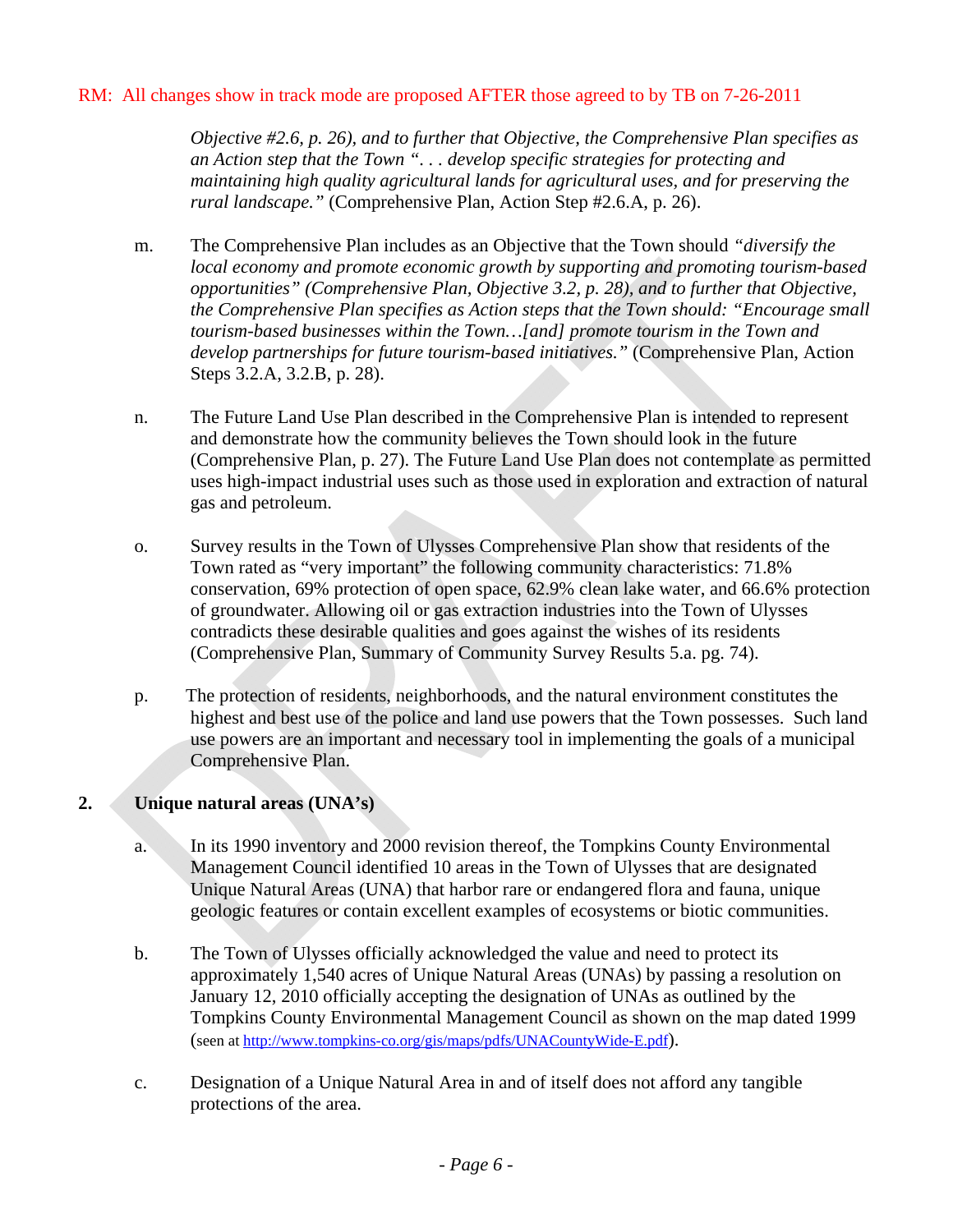d. The Town of Ulysses Planning Board and Town Board are in the process of defining and adopting amendments to the Town Zoning Law that would protect a significant portion of the Town in environmentally sensitive areas adjacent to Cayuga Lake by designating a Conservation Zone and Lake Shore Zone.

# **3. State and Federal Regulation and Oversight; concerns include but are not limited to:**

- a. Federal EPA expressed serious reservations about the scope, accuracy and viability of the 2009 draft sGEIS, the New York State document that will guide regulation of natural gas extraction (www.toxicstargeting.com/sites/default/files/Marcellus\_dSGEIS\_Comment\_Letter\_plus\_Enclosure.pdf).
- b. The EPA is currently studying the association of high volume, slick water hydraulic fracturing with water contamination in a national effort not expected to culminate until 2012.
- c. The United States House of Representatives Committee on Energy and Commerce released a report in April 2011 titled *Chemicals Used in Hydraulic Fracturing* which states, "Yet questions about the safety of hydraulic fracturing persist, which are compounded by the secrecy surrounding the chemicals used in hydraulic fracturing fluids."
- d. Studies or analyses of both the long-term and cumulative impacts of high volume slick water hydraulic fracturing (*HVSWHF*) operations on a community's water, air, health and economy have not been completed, and no analysis of these type of impacts are included by the DEC in the Preliminary Revised Draft SGEIS (July 2011).
- e. A report authored by University of Oneonta Professor Ronald Bishop and others in November 2009 for former Congressman Michael Arcuri, states that "proceeding with any new projects to extract methane from unconventional reservoirs by current practices in New York State is highly likely to degrade air, surface water and ground-water quality, to harm humans, and to negatively impact aquatic and forest ecosystems. Mitigation measures can partially reduce, but not eliminate, the anticipated harm." (http://www.sustainableotsego.org/Risk%20Assessment%20Natural%20Gas%20Extraction-1.htm).

A summary and analyses of the U.S. data and record of experiences with shale gas and oil extraction included in a recent study by the European Union indicates that these technologies have had a significant impact on health and the environment**.** (Impacts of Shale Gas and Shale Oil Extraction on the Environment and on Human Health, European Parliament 2011. http://www.europarl.europa.eu/activities/committees/studies/download.do?language=fr&file=41771)

#### **4. General concerns related to drilling for natural gas on the health, safety and welfare of the Town of Ulysses and its residents include but are not limited to:**

a. Drilling for natural gas by its very nature has the potential to produce a combination of negative impacts upon the environment and people living in or in proximity to drilling operations. Many of these are unavoidable, due to the large land occupation and density of well drilling required and the relatively high risk of accidents. Such negative community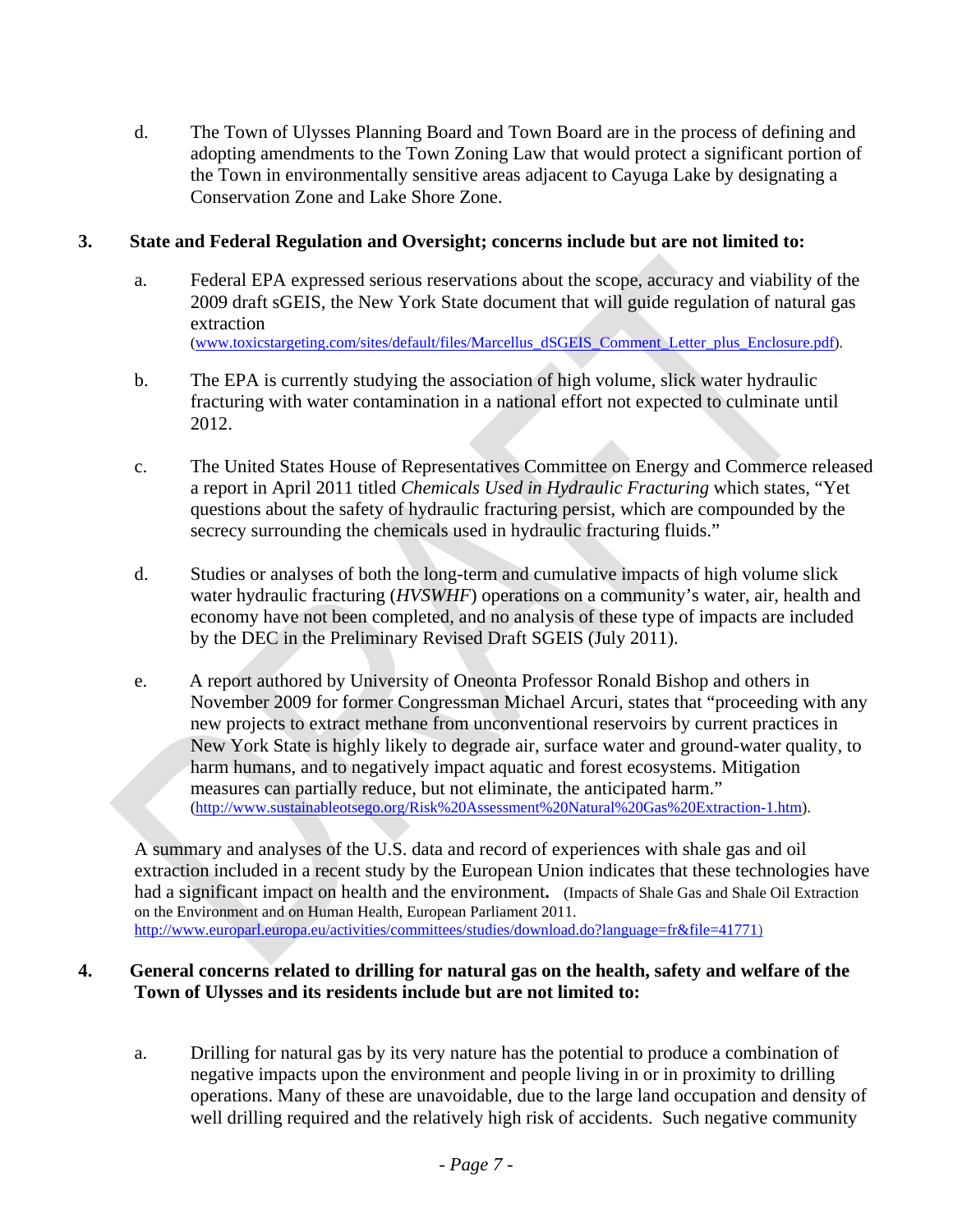impacts may include, without limitation, traffic, noise, vibrations, fumes, damage to roadways, degradation of water quality, degradation of air quality, decreased availability of affordable housing, increased demand on emergency services, increased costs to residents, damage to and loss of agricultural lands and soils, damage to and loss of open space, natural areas, and scenic views, decreased recreational opportunities, and damage to the tourism industry.

- b. Natural gas exploration or extraction or the storage, transfer, treatment, application to land or roadways, or disposal of natural gas exploration and production wastes occurring within the Town is likely to endanger the health, safety and welfare of Town residents through the deposit of toxins and radioactive substances into the air, soil, water, environment, and the bodies of residents within the Town. Irreparable harm to the Town's drinking water supplies may occur. Methane contamination of groundwater in severe cases can result in safety hazards such as explosions in residences and businesses using well water. Town and residents property could be damaged by the corrosive nature of these wastes.
- c. Air, soil, and water contamination may occur during the different stages of natural gas exploration and extraction operations and the storage, transfer, treatment or disposal of natural gas exploration and production wastes, and such contamination could have adverse impacts on plant, human and animal health and environmental quality. Such impacts, many already documented in other areas, will directly affect the quality of life and livelihoods of residents of the Town of Ulysses.

#### **5. Risks to water include but are not limited to:**

- a. The hydraulic fracturing process used in natural gas extraction is exempt from the federal Safe Drinking Water Act which would otherwise offer some protection to drinking water sources. Further, chemicals used in the hydraulic fracturing process are not yet required to be of public record due to trade secret protection, making it difficult to impossible to evaluate risks that might be associated with this process.
- b. The Town of Ulysses is committed to protecting the quality of its water resources including the approximately 38 acres of wetlands designated by the New York State Department of Environmental Conservation and its approximately 580 acres of federally designated wetlands based on the National Wetlands Inventory, 1,060,483 feet of streams, 2,437 acres of Cayuga Lake and 40,327 feet of shoreline along Cayuga Lake.
- c. The United States Geological Survey map titled *Unconsolidated Aquifers of Tompkins County* shows that a large portion of the northwest section of the Town of Ulysses is underlain by the Taughannock Creek Valley aquifer which is a confined aquifer characterized by sand and gravel and susceptible to contamination from drilling for natural gas.
- d. All residents of Town of Ulysses depend on the purity of lake or groundwater for their primary drinking water source, either from private wells (the majority of households), the Trumansburg Village municipal water well located just outside the Town, directly from Cayuga Lake, or indirectly from Cayuga Lake through the Southern Cayuga Lake Inter-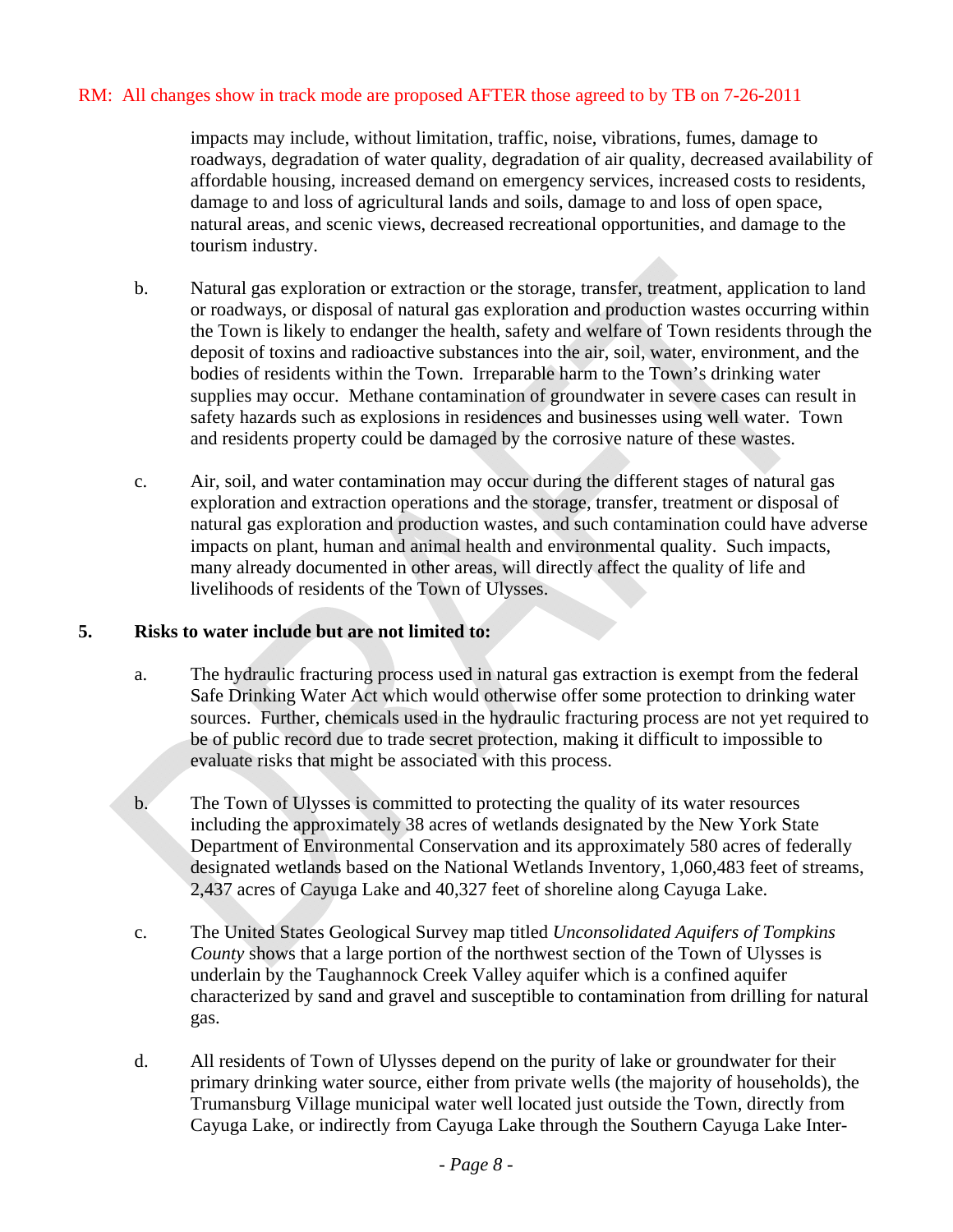municipal Water Commission via a municipal water system. A report based on a 2009 survey of Town of Ulysses residents emphasizes the fragile nature and limited capacity of the groundwater sources for private wells in many areas of the Town. (http://www.ulysses.ny.us/tou-water\_needs\_report.pdf).

- e. Protection of the Town of Ulysses water sources from potential contamination is an important goal of the Town of Ulysses.
- f. Surface spills and underground migration of liquid wastes that originate from the exploration, drilling and extraction of natural gas (whether onsite or during the transportation of these products to treatment and/or disposal facilities) can occur, and such products may come into contact with and contaminate and pollute groundwater and/or soil. Experience from states in which hydraulic fracturing is active indicates that contamination of drinking water and streams is not uncommon whether it be due to poorly constructed well casings, cracked well casings, surface spills, leaking containment ponds, migration of contamination through abandoned wells, or for other undocumented or unexplained reasons (Fractured Communities: Case Studies of the Environmental Impacts of Industrial Gas Drilling. Michaels et al. 2010. http://riverkeeper.org /Fractured-Communities-FINAL-September-2010.pdf).
- g. Water contamination has been documented in a peer reviewed paper in the Proceedings of the National Academy of Sciences by Dr, Stephen Osborn and others from Duke University titled *Methane Contamination of Drinking Water Accompanying Gas-Well Drilling and Hydraulic Fracturing* which looked at 68 water wells across Pennsylvania. The research showed levels of methane with the chemical profile of shale-gas in groundwater were 17 times higher on average in water wells located within a kilometer of active hydraulic fracturing than water wells where there was no hydraulic fracturing, and were very often above the federal safety standard for explosions (Proceedings of the National Academy of Sciences, 2011. www.pnas.org/cg1/doi/10.1073/pnas.1100682108)
- h. The presence of methane gas in water wells demonstrates the likelihood of other gaseous pollutants associated with natural gas development, such as radon. While no studies are yet available on other such gases as yet, radon is a radioactive substance that is well documented to pose significant health risks, including cancer.
- i. State University of New York at Buffalo researchers led by Tracy Bank reported that the Marcellus Shale is naturally enriched in uranium and has enhanced solubility and mobility due to water-rock interactions over millions of years and hence produced water secondary to the fracking process contains unacceptably high levels of radioactivity (http://gsa.confex.com/gsa/2010AM/finalprogram/abstract\_181465.htm; http://www.buffalo.edu/news/11885).
- j. An analysis on wastewater from the gas and oil industry treated at a brine treatment facility in Pennsylvania by Dr. Conrad Volz and others from the Center for Healthy Environments and Communities at the University of Pittsburgh shows levels of barium, strontium, bromide, benzene, 2-butoxyethanol and other contaminants in the effluent entering a local creek well in excess of EPA standards for protection of human health and aquatic life. The report cites concern for those who drink the water from municipal authorities downstream as well as those who recreate in the area and are exposed to chemicals emanating from the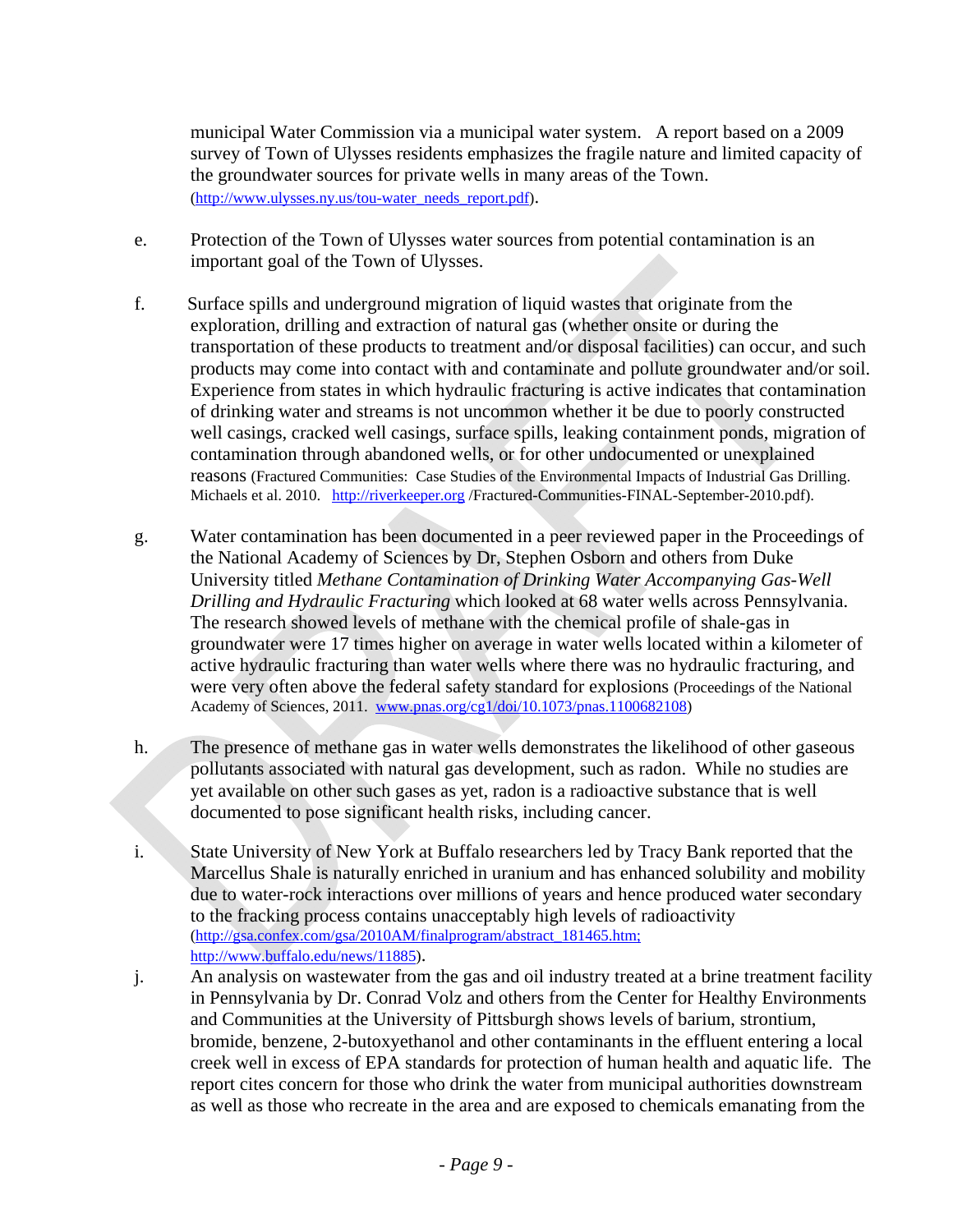creek either through skin absorption, inhalation of volatile compounds, or ingestion of fish taken from the creek (http://www.marcellus-shale.us/pdf/Wastewater Josephine 3-25-11.pdf).

- k. Experience in Pennsylvania where hydraulic fracturing is allowed shows produced water and flowback fluid disposal techniques and regulations at the State level are inadequate or non-existent and that standard waste water treatment techniques are not effective when treating these toxic fluids (February 27, March 2, March 4, 2011 articles and supporting documentation by Ian Urbina, http://www.nytimes.com/interactive/us/DRILLING\_DOWN\_SERIES.html; Letter from U.S. EPA Region 3 Regional Director Shawn Garvin to PA Department of Environmental Protection, March 7, 2011).
- l. Roughly 1,150 acres in the Town of Ulysses are highly erodible slopes greater than 15 degrees leading to the gorges and streams that feed Lake Cayuga. These slopes are susceptible to stormwater runoff problems if drilling for natural gas were allowed on these lands.

# **6. Risks to air quality include but are not limited to:**

- a. Significant venting and leakage of natural gas to the atmosphere occurs during shale gas development (summarized in Howarth et al. 2010, *Climatic Change Letters*, doi 10.1007/s10584-011- 0061-5, which relied on 2010 EPA and GAO reports).
- b. A variety of air pollutants are included in the gaseous releases associated with several point sources in gas drilling process and with leakage from storage and transmission infrastructures. Pollutants include benzene, formaldehyde, and other aromatic hydrocarbons and hydrogen sulfide, carbon disulfide and other sulfur gases in addition to radon. Development of the Barnett Shale gas in Texas has led to high levels of air pollution, including benzene concentrations of up to 15,000 ppb in air. These concentrations are high enough to cause acute toxicity (Texas Commission on Environmental Quality 2010. http://www.tceq.state.tx.us/assets/public/implementation/barnett\_shale/2010.01.27- BarnettShaleMonitoringReport.pdf; Town of Dish, Texas 2009. http://www.townofdish.com/objects/DISH\_-\_final\_report\_revised.pdf; Impacts of Shale Gas and Shale Oil Extraction on the Environment and on Human Health, European Parliament 2011. http://www.europarl.europa.eu/activities/committees/studies/download.do?language=fr&file=41771).
- c. In the Marcellus Shale region, only limited air quality monitoring has occurred to date, and the highest concentrations of benzene found are far lower than those found in Texas for the Barnett Shale, only 758 ppb (Pennsylvania Department of Environmental Protection 2010. Southwestern Pennsylvania Marcellus Shale Short-Term Ambient Air Sampling Report. http://www.dep.state.pa.us/dep/deputate/airwaste/aq/aqm/docs/Marcellus\_SW\_11-01-10.pdf). Still, exposure to levels of chemicals such as benzene at these lower levels can pose a significant cancer risk. A recent peer-reviewed study suggests a strong link between low-level chronic benzene exposure and risk of leukemia (Talbott et al. 2011. Risk of leukemia as a result of community exposure to gasoline vapors: A follow-up study. *Environmental Research* 111: 597-602).
- d. Emissions from internal combustion engines, primarily using diesel fuel, are a significant and damaging source of air pollution associated with extraction of natural gas and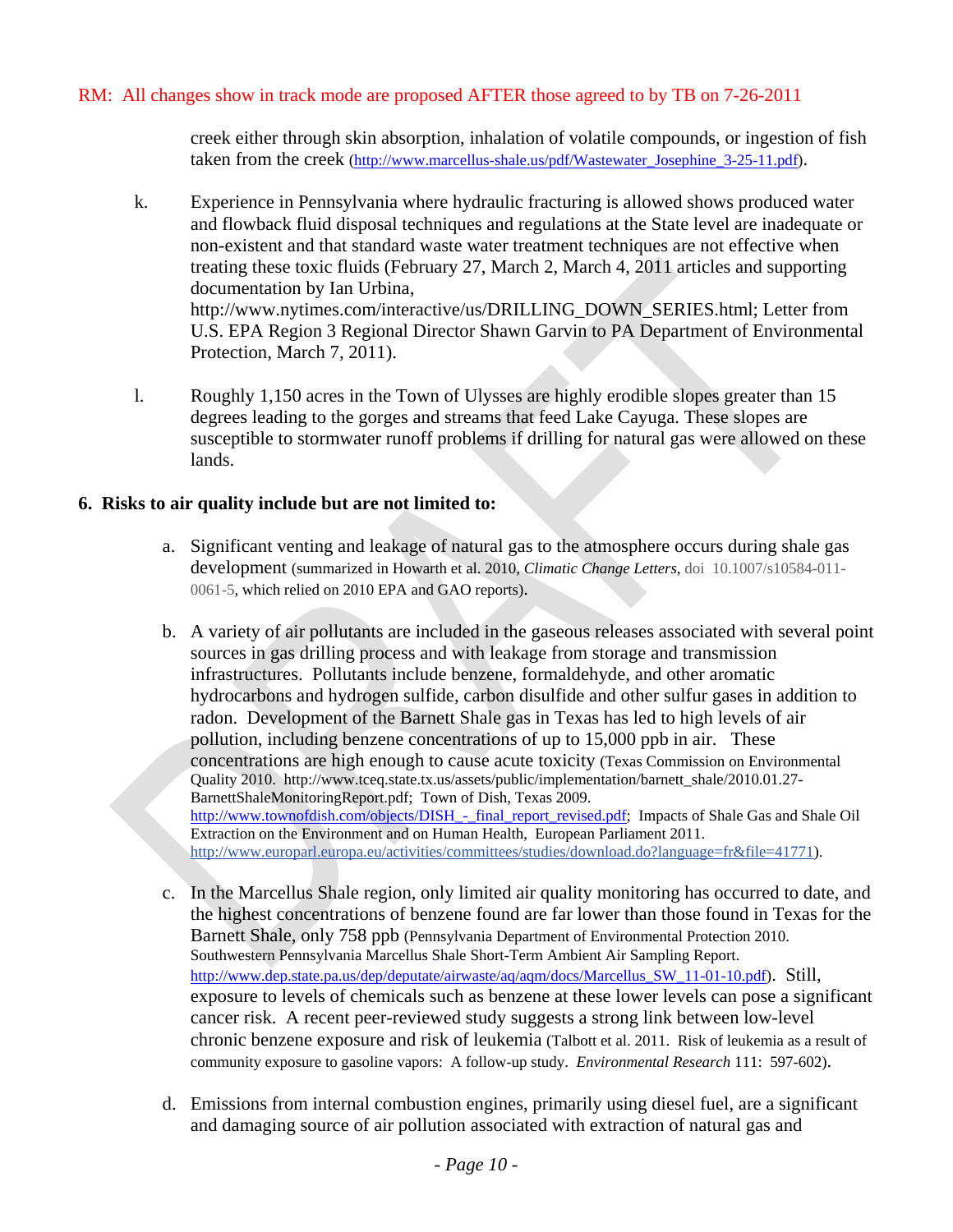petroleum, as these processes rely heavily on such engines for many aspects of the overall process (such well drilling and fracing and a high frequency of heavy truck trips to and from the sites). A study in 2009 by Dr. A. Armendariz of Southern Methodist University (now Director for EPA Region 6) found high levels of smog-forming compounds (nitrogen oxides and volatile organic compounds, or VOC's) in air associated with oil and gas production in the Barnett Shale region of Texas, in addition to greenhouse gases and airborne toxic chemicals (www.edf.org/documents/9235\_Barnett\_Shale\_Report.pdf). VOC's react in the atmosphere to produce fine particulate matter and ground-level ozone, both of which are known to cause lung damage and a variety of respiratory conditions including asthma, chronic bronchitis, and can lead to premature death ( http://www.citizensforhealthydevelopment.org/home/harmful-effects-of-diesel-exhaust-1).

#### **7. Health risks include but are not limited to:**

- a. The health risks associated with the development of natural gas from shale formations has received very little study. Two recent reviews highlight the potential for major health risks and urge precaution. (M. Finkel and A. Law 2011. The rush to drill for natural gas: A public health precautionary tale. *American Journal of Public Health*. Published on line in advance of print on March 17, 2011. doi 10.2105/AJPH.2010.300089; B. Schwartz and C. Parker. 2011. Public health concerns of shale gas production, pgs. 11-15 in Will Natural Gas Fuel America in the 21<sup>st</sup> Century? http://postcarbon.org/naturalgas)
- b. Mounting evidence and analyses of hydraulic fracturing for gas extraction since its inception in the U.S. indicates a variety of environmental and health impacts are associated with this industry. (Impacts of Shale Gas and Shale Oil Extraction on the Environment and on Human Health, European Parliament 2011. http://www.europarl.europa.eu/activities/committees/studies/download.do?language=fr&file=41771)
- c. Concerns over the potential harm to human health from natural gas drilling and the lack of scientifically established cause and effect relationships have led the Medical Society of the State of New York and several County medical societies throughout New York State, including Tompkins County to call for a statewide moratorium on natural gas extraction using high volume hydraulic fracturing until valid information is available to evaluate the potential effects on human health and the environment. (http://gdacc.wordpress.com/2010/12/10/new-york-state-medical-societies-call-for-moratorium/)
- d. The process of high volume slick water hydraulic fracturing has been linked to chronic diseases such as respiratory ailments, neurologic impairments and the high likelihood that exposure to fracking chemicals many of which are highly toxic can cause cancer. .(http://earthworksaction.org/oil\_and\_gas.cfm http://www.huffingtonpost.com/2011/03/08/wyoming-ait-pollution-gas-drilling n 833027.html, http://www.circleofblue.org/waternews/2010/world/north-america/epa-launches-national-study-of-hydraulicfracturing/).

#### **8. Community impact findings include but are not limited to:**

a. Agriculture and tourism are particularly important activities to promote and sustain in the Town of Ulysses, according to the 2009 Comprehensive Plan and nearly completed Town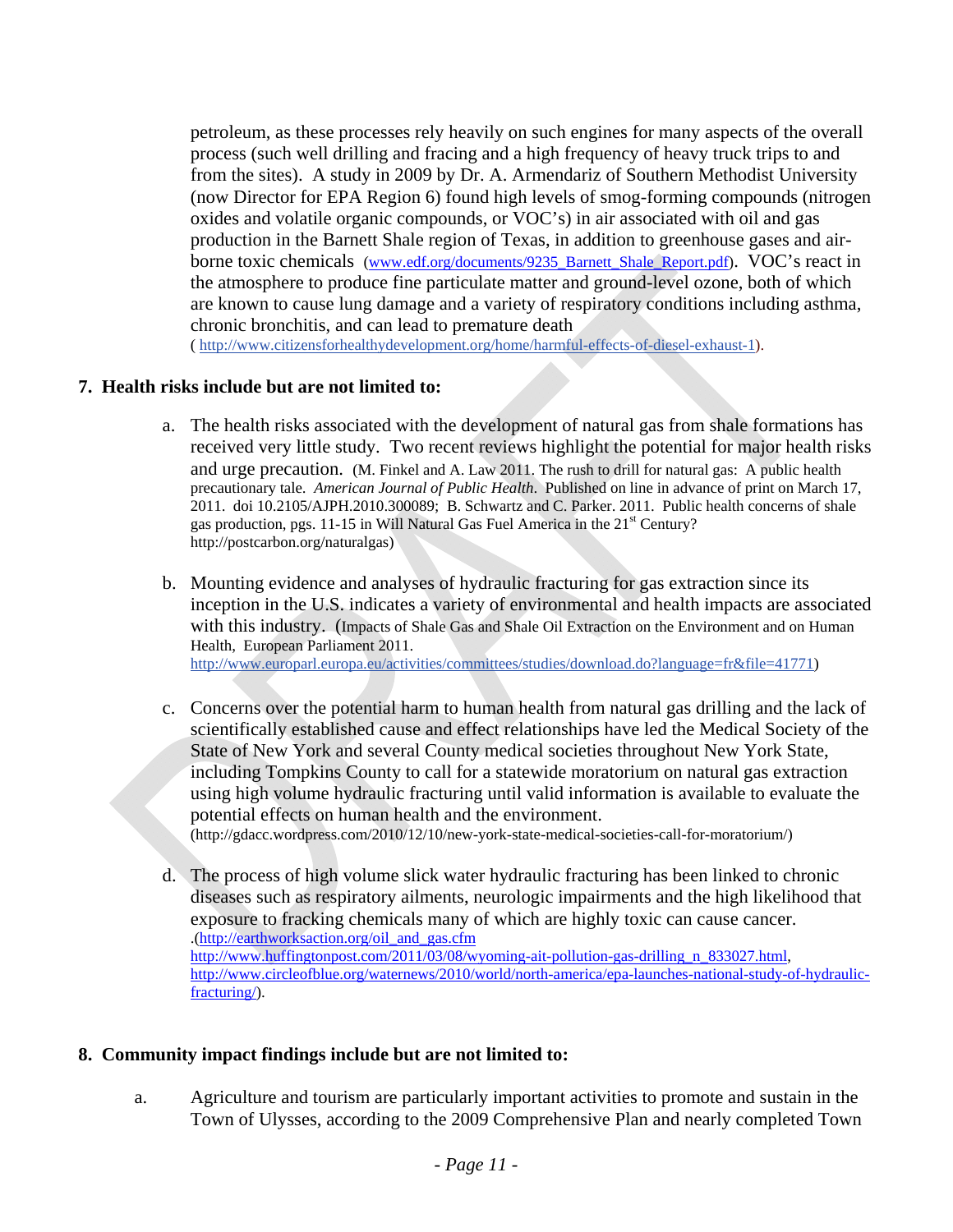of Ulysses Agriculture and Farmland Protection Plan. A study by the Southern Tier Central Regional Planning & Development Board indicates that activities associated with gas drilling "will change the pristine and rural character of the region to a gritty and industrial one" and that such shift in local land use could substantially damage the future of the tourism and agriculture industries. Information from other states where drilling is occurring indicates potentially serious economic consequences for agriculture & tourism. (http://www.stcplanning.org/).

- b. Based on the experience of municipalities in Pennsylvania currently in the midst of the active drilling region, traffic and truck traffic has increased significantly resulting in an increase in accidents, traffic violations, traffic congestion and a need for increased police patrols.
- c. According to preliminary results of an economic study conducted by Susan Christopherson at Cornell University (http://www.greenchoices.cornell.edu/downloads/ development/marcellus/Marcellus\_Prelim\_Results.pdf):
	- i. An average of 890-1,340 truck trips per well site cause a high potential for road degradation. Without clear direction from the New York State Legislature, taxpayers from the Town of Ulysses and Tompkins County are likely to be financially responsible for resulting road repair.
	- ii. Bradford County, Pennsylvania saw an increase in demand on health, educational, administrative, emergency response, and environmental monitoring services and an increase in public safety costs.
	- iii. Annual production from a shale gas well declines by about 50 percent in the first year, leaving royalty revenues to drop and does not constitute a long-term strategy for economic development in rural areas.
	- iv. While gas drilling regions in Pennsylvania do show job gains, a vast number of high paying jobs are not within the state and the long-term economic gain is often not positive at the pace and scale of development seen in Pennsylvania.
	- v. A rapid increase in activity can be expected once permitting begins based on experience from Pennsylvania, where 71 permits were granted in 2007 compared with 1,984 in 2009, which qualifies the pace of development as a boom and subject to bust.
- d. According to County Commissioner Mark Smith of Bradford County, speaking in December 2010, there has been an increase in traffic accidents, traffic violations, crime, homelessness, cost of housing, and use of the County Courthouse in Bradford County as a result of gas exploration and extraction causing an increase in the County budget at the tax payer's expense.
- e. The State of New York's system of taxation is outdated and based on a form of gas extraction that has a steady rate of production over a long time rather than a large initial